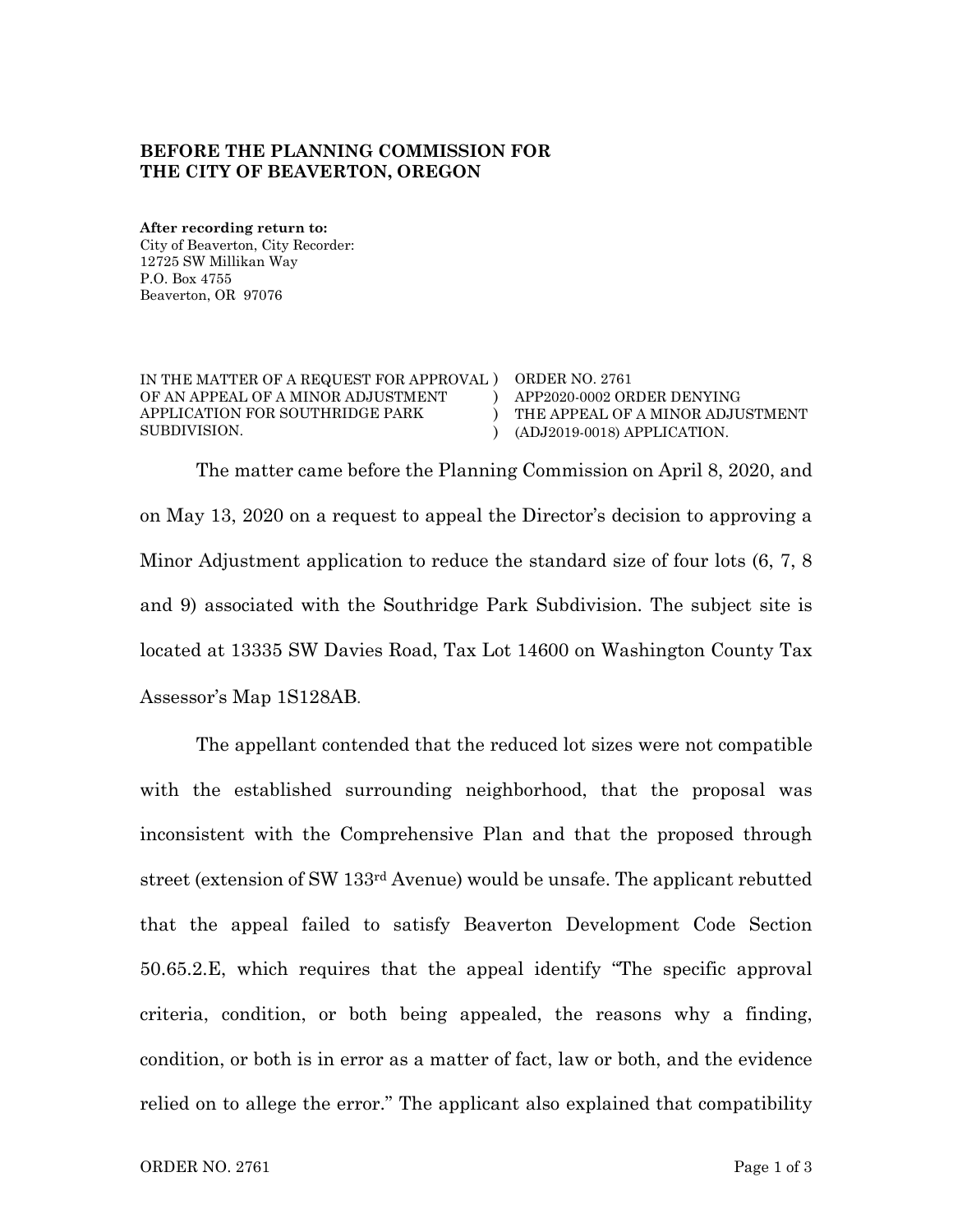and the Comprehensive Plan were not applicable approval criteria for a Minor Adjustment application. Addressing the safety of the street concerns, City of Beaverton Transportation Engineer, Jabra Khasho, stated during the April 8, 2020 hearing that high speeds are not expected on the extension of SW 133rd Avenue because it will be a narrow street and stop-controlled at both ends.

Pursuant to Ordinance 2050 (Development Code) Section 50.80, the Planning Commission conducted a public hearing and considered testimony and exhibits on the subject proposal.

The Commission, after holding the public hearing and considering all oral and written testimony, adopts the Staff Report dated February 20, 2020, Supplemental Staff Memorandum dated April 1, 2020, Supplemental Staff Memorandum dated April 7, 2020, Supplemental Staff Memorandum dated April 8, 2020 and Supplemental Staff Memorandum dated May 6, 2020 and the findings contained therein, as applicable to the approval criteria contained in Section 40.10.15.1.C of the Development Code.

Therefore, **IT IS HEREBY ORDERED** that **APP2020-0002** is **DENIED**, based on the testimony, reports and exhibits, and evidence presented during the public hearing on the matter and based on the facts, findings, and conclusions found in the Staff Report dated February 20, 2020, Supplemental Staff Memorandum dated April 1, 2020, Supplemental Staff Memorandum dated April 7, 2020, Supplemental Staff Memorandum dated April 8, 2020 and Supplemental Staff Memorandum dated May 6, 2020.

Motion **CARRIED**, by the following vote: